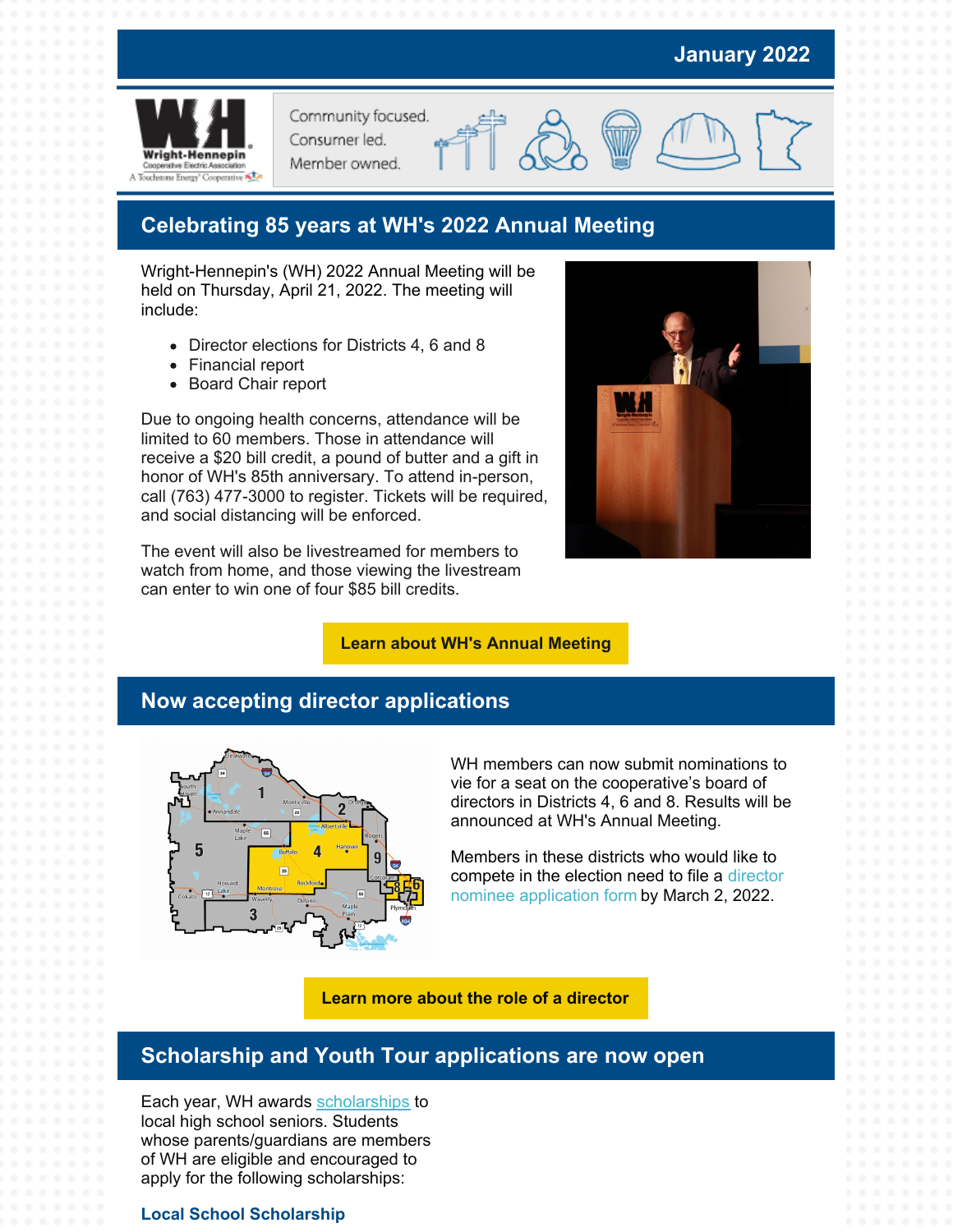WH awards one scholarship to students at each of the following schools: Annandale, Buffalo, Dassel-Cokato, Delano, Heritage Christian Academy, Howard Lake-Waverly-Winsted, Maple Grove, Maple Lake, Monticello, Orono, Osseo, Rockford, Rogers, Parnassus Preparatory School, St. Michael-Albertville, Watertown-Mayer, Wayzata and Wright Technical Center.

**Individual schools have varying deadlines.**

#### **At Large Scholarship**

**Apply for** scholarships today!

WH offers one "at-large" scholarship for students who attend private schools or schools that neighbor WH's electric service territory. **Applications are due by April 1, 2022.**

#### **Edward R. Slebiska Scholarship**

Two scholarships are awarded annually to young men and women in WH's service territory who want to pursue a career as an electric line worker. **Applications are due by April 15, 2022.**

#### **Basin Electric Scholarships**

Basin Electric Power Cooperative, one of WH's wholesale power suppliers, awards scholarships annually to its distribution cooperatives' members and descendants of employees who work at those cooperatives. **Applications are due by February 4, 2022.**

### **Apply for a [scholarship](https://www.whe.org/community/scholarships.html)**

High school juniors are encouraged to apply for the 2022 Youth Tour! This is an exciting opportunity for students to meet peers from all over the country, to learn about electric coops and to see our nation's capital and government up close.



**Apply for the 2022 [Youth](https://www.whe.org/community/youth-tour.html) Tour**

## **How a security system can help protect your pets**

We help families protect what matters most every day, and that includes pets. Often, people think that owning indoor pets that move around during the day will be a problem, but that's not the case if the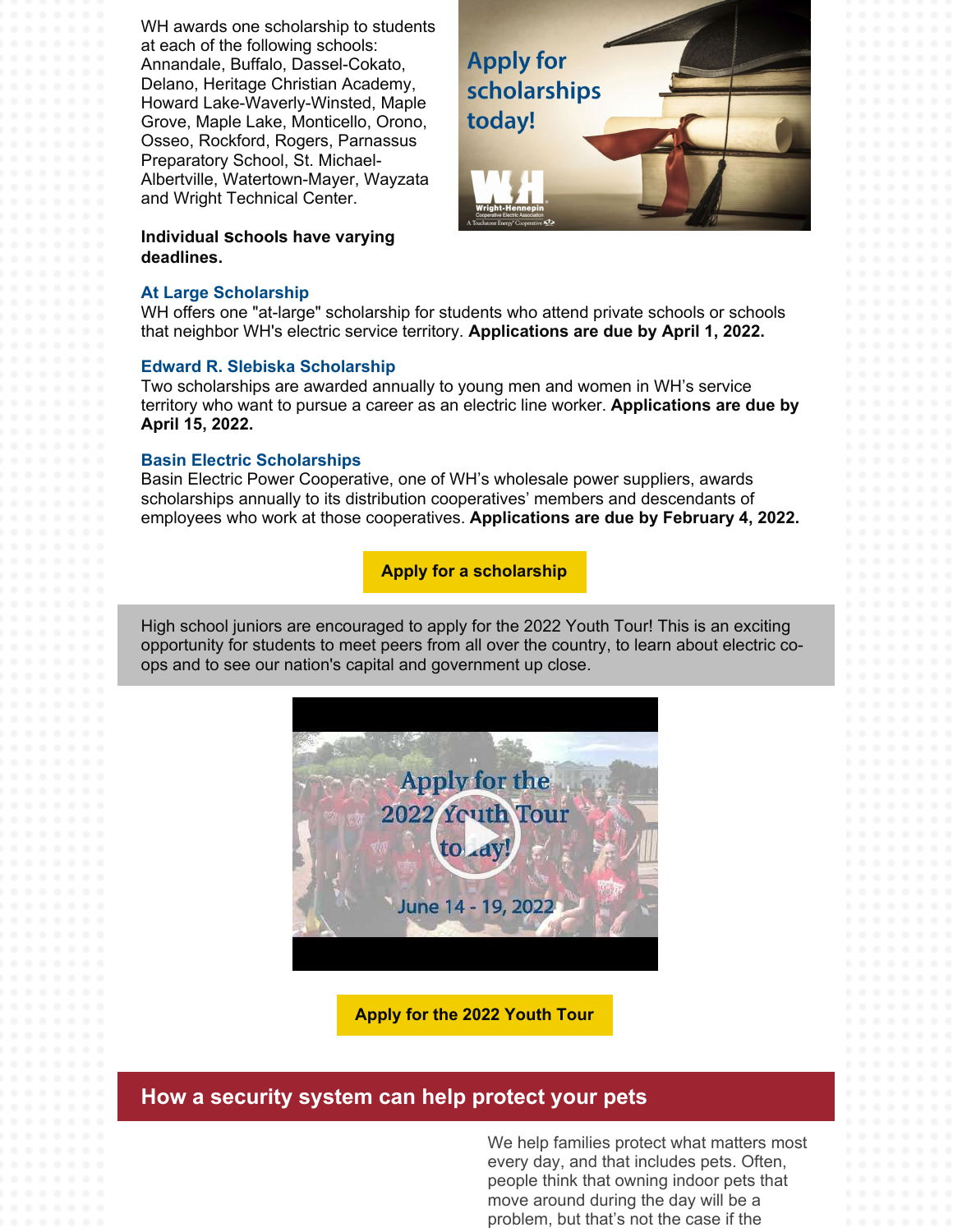

system is set up properly.

WH Security systems are designed to set up a safety perimeter around your house through the use of door and window sensors. Our door and window sensors are triggered by the act of opening a door or...



# **Save 30% on LED lighting**



Now's the perfect time to make the switch from incandescent to durable, longer-lasting LED lights. Take advantage of this limited-time 30% discount. Offer ends Monday, February 28, 2022.

### **[Shop](https://energywisemnstore.com/led-bulbs/standard-bulbs/?hsCtaTracking=91d52056-23d1-4e80-879d-e2d5822a332f%7C114f45eb-81e9-43ad-a6f8-c4adbbbd743b) now**

## **January's no-bake recipe**

# **Hot chocolate no-bake cheesecake**

#### via [Delish](https://www.delish.com/cooking/recipe-ideas/recipes/a45242/hot-chocolate-no-bake-cheesecake-recipe/)

#### **Ingredients**

- 1 1/2 c. heavy cream
- 12 oz. cream cheese, softened
- $\bullet$  1/2 c. sugar
- 2 packets hot cocoa mix
- 1 c. mini marshmallows
- Whipped cream, for serving

#### **Directions:**

- **1.** In the bowl of a stand mixer fitted with the whisk attachment, beat heavy cream until stiff peaks form. Add cream cheese and sugar and beat until completely smooth.
- **2.** Fold in hot cocoa powder and mini marshmallows. Pour mixture into prepared pie crust, smoothing over top with a rubber spatula.
- **3.** Top with more mini marshmallows and cover with plastic wrap. Refrigerate until firm, at least 4 hours but preferably overnight.
- **4.** When ready to serve, top with whipped cream and sprinkle with hot cocoa powder.



*This cooperative is an equal opportunity provider and employer.*